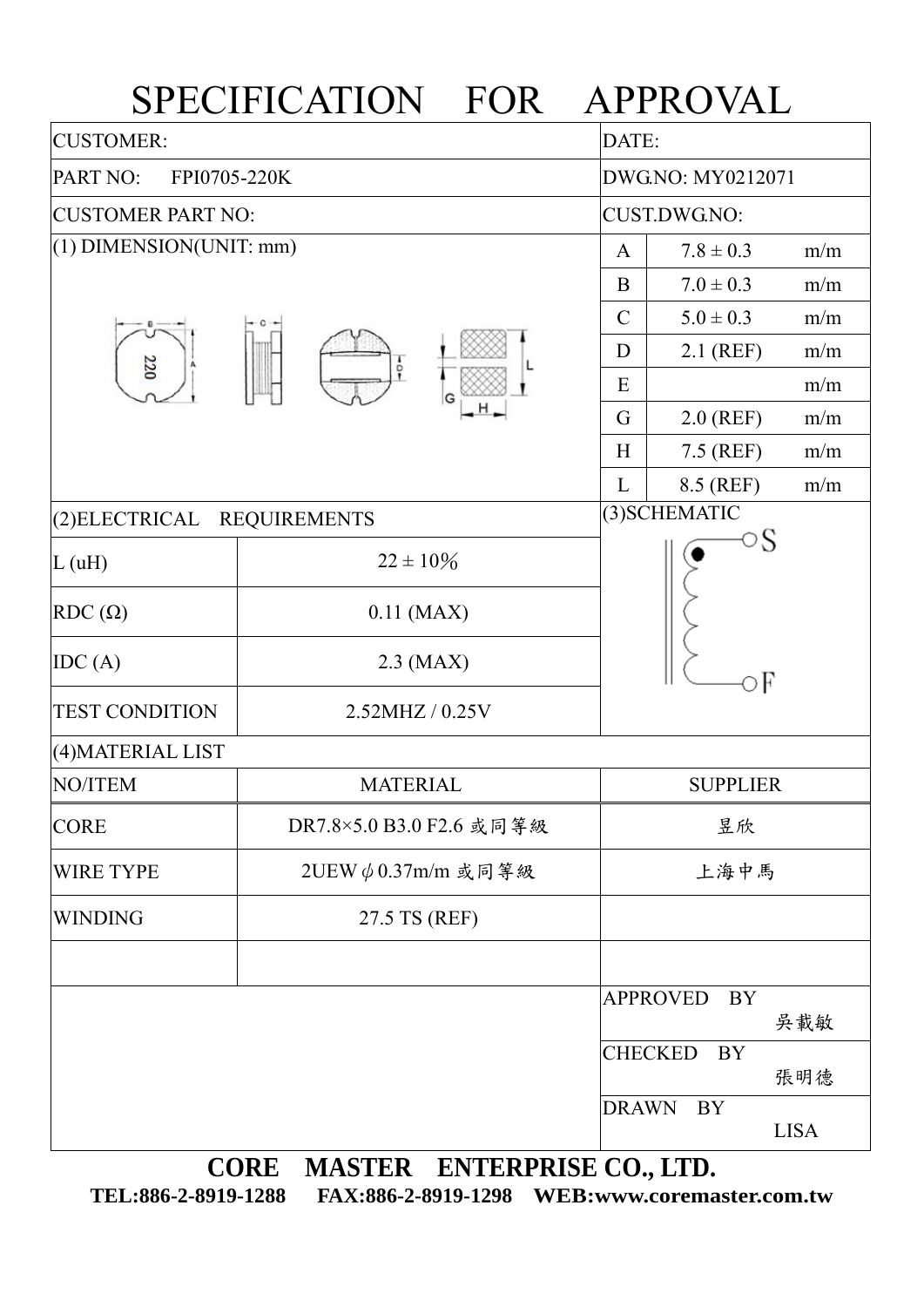|                                                                          |                  |                                  | <b>TEST</b>       | <b>DATA</b>          |                                     |                  |  |  |
|--------------------------------------------------------------------------|------------------|----------------------------------|-------------------|----------------------|-------------------------------------|------------------|--|--|
| <b>CUSTOMER:</b>                                                         |                  |                                  |                   | DATE:                |                                     |                  |  |  |
| PART NO:<br>FPI0705-220K                                                 |                  |                                  |                   | DWG.NO: MY0212071    |                                     |                  |  |  |
| <b>CUSTOMER PART NO:</b>                                                 |                  |                                  |                   | <b>CUST.DWG.NO:</b>  |                                     |                  |  |  |
| TEST CONDITION: 2.52MHZ / 0.25V                                          |                  |                                  |                   | DIMENSION (UNIT: mm) |                                     |                  |  |  |
| <b>ITEM</b>                                                              | L<br>(uH)        | <b>RDC</b><br>$(\Omega)$         | <b>IDC</b><br>(A) | $\mathbf{A}$         | B                                   | $\mathcal{C}$    |  |  |
| <b>SPEC</b>                                                              | 22<br>$\pm 10\%$ | 0.11<br>(MAX)                    | 2.3<br>(MAX)      | 7.8<br>$\pm 0.3$     | 7.0<br>$\pm 0.3$                    | 5.0<br>$\pm 0.3$ |  |  |
| $\mathbf{1}$                                                             | 21.7             | 0.082                            | OK                | 7.82                 | 7.09                                | 5.04             |  |  |
| $\overline{2}$                                                           | 21.5             | 0.085                            | OK                | 7.66                 | 7.23                                | 5.03             |  |  |
| 3                                                                        | 22.0             | 0.079                            | OK                | 7.63                 | 7.27                                | 5.05             |  |  |
| $\overline{4}$                                                           | 21.5             | 0.091                            | OK                | 7.67                 | 7.30                                | 5.03             |  |  |
| 5                                                                        | 21.5             | 0.081                            | OK                | 7.62                 | 7.22                                | 5.01             |  |  |
| 6                                                                        | 21.5             | 0.088                            | OK                | 7.80                 | 7.22                                | 5.05             |  |  |
| $\overline{7}$                                                           | 21.5             | 0.079                            | OK                | 7.84                 | 7.23                                | 4.99             |  |  |
| 8                                                                        | 21.8             | 0.079                            | OK                | 7.66                 | 7.12                                | 5.02             |  |  |
| 9                                                                        | 21.9             | 0.083                            | OK                | 7.67                 | 7.25                                | 5.06             |  |  |
| 10                                                                       | 21.5             | 0.083                            | OK                | 7.74                 | 7.02                                | 5.03             |  |  |
| $\overline{\mathbf{X}}$                                                  | 21.6             | 0.083                            |                   | 7.71                 | 7.20                                | 5.03             |  |  |
| $\mathbf{R}$                                                             | 0.5              | 0.012                            |                   | 0.22                 | 0.28                                | 0.07             |  |  |
| TEST INSTRUMENTS<br>HIOKI3532-50 LCR METER<br>VR-131<br><b>RDC METER</b> |                  |                                  |                   |                      | <b>APPROVED</b><br><b>BY</b><br>吳載敏 |                  |  |  |
| VR-116+VR7220 BA/S CURRENT                                               |                  |                                  |                   |                      | <b>CHECKED</b><br><b>BY</b><br>張明德  |                  |  |  |
|                                                                          |                  |                                  |                   |                      | DRAWN BY<br><b>LISA</b>             |                  |  |  |
|                                                                          |                  | CORE MASTER ENTERPRISE CO., LTD. |                   |                      |                                     |                  |  |  |

**TEL:886-2-8919-1288 FAX:886-2-8919-1298 WEB: www.coremaster.com.tw**